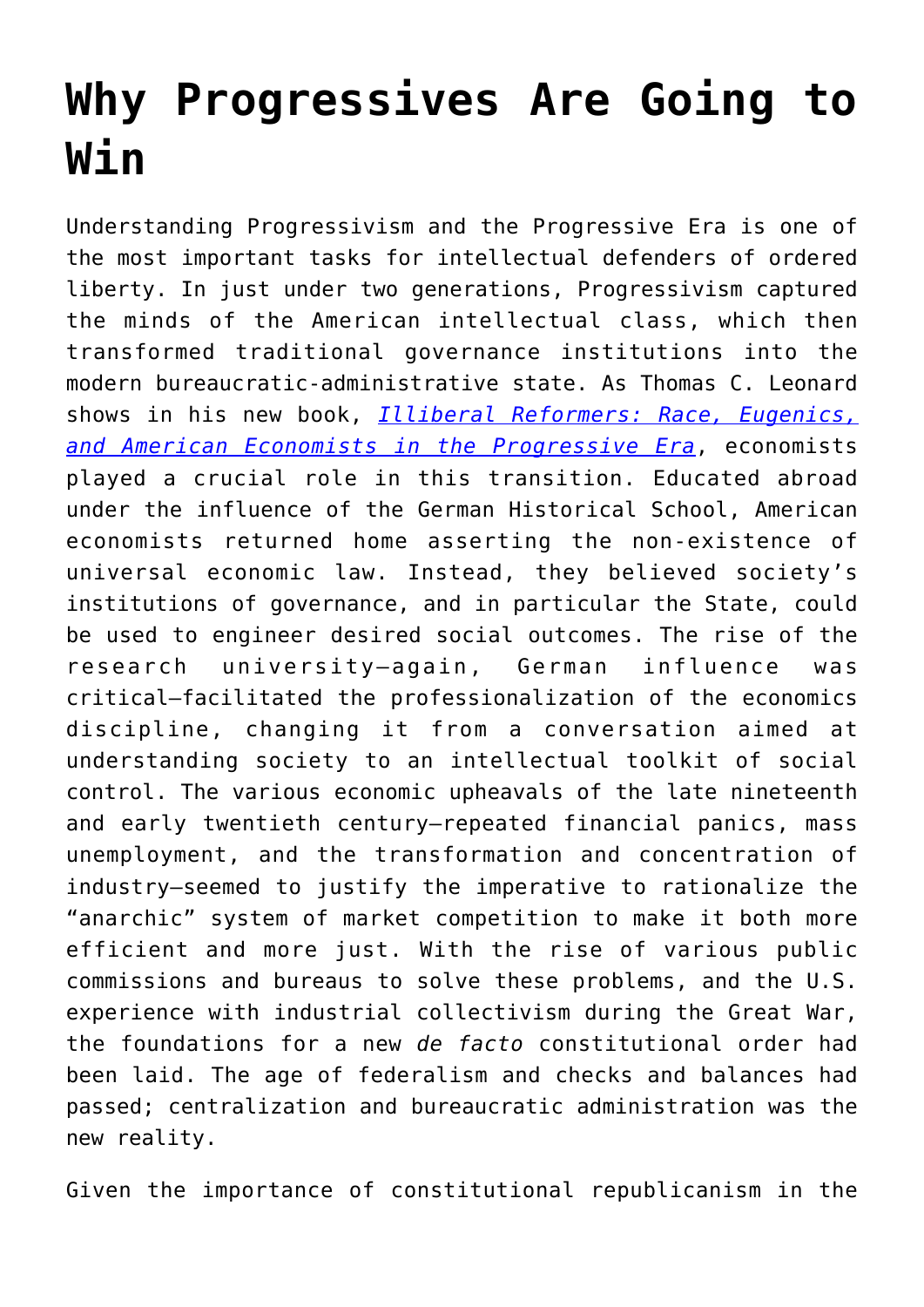civic religion of the time, that this change happened so quickly is extraordinary. Why did this happen? Progressives would say it was required by the discovery of a new body of knowledge, consisting in part of the recognition that social planning could be conducted on scientific lines. The Progressive capture of the state is thus, according to this theory, justified by truth and necessity. However, the trajectory of Progressivism's "march through the institutions" suggests another answer. Progressivism manifested itself in the United States first as a desire for the alleviation of social ills, then in the educational establishment for discovering solutions to eliminate these ills, and finally culminated in the offices of the government for implementing these solutions. The importance of the two institutional categories, Academy and State, cannot be overstated when considering how Progressivism won the battle of world views.

Progressivism is, first and foremost, an ideology, a collection of ideas concerning the nature of man and his social institutions, and what role they ought to play. While Progressives often differed with each other, what they had in common is that the state can and should be used to reform society. Now, it was now certain that Progressivism would win the battle of world views. There will always be a certain degree of autonomy in the realm of ideas. But ideas do not influence human events in the abstract. Individuals and the groups they comprise are carriers of ideas, so ideas interact in the same institutional network as the carriers. Just as we can view institutions, in part, as filters that select for particular outcomes over others—for example, "profit maximization" in a market economy is not the result of conscious decision by firms, but the gradual displacement via competition of firms that fail to profit maximize by those that succeed—we can analyze those features of ideas that give them an advantage when contested. Ideas do compete based on their ability to track truth, *but this is not the only margin on which they compete.*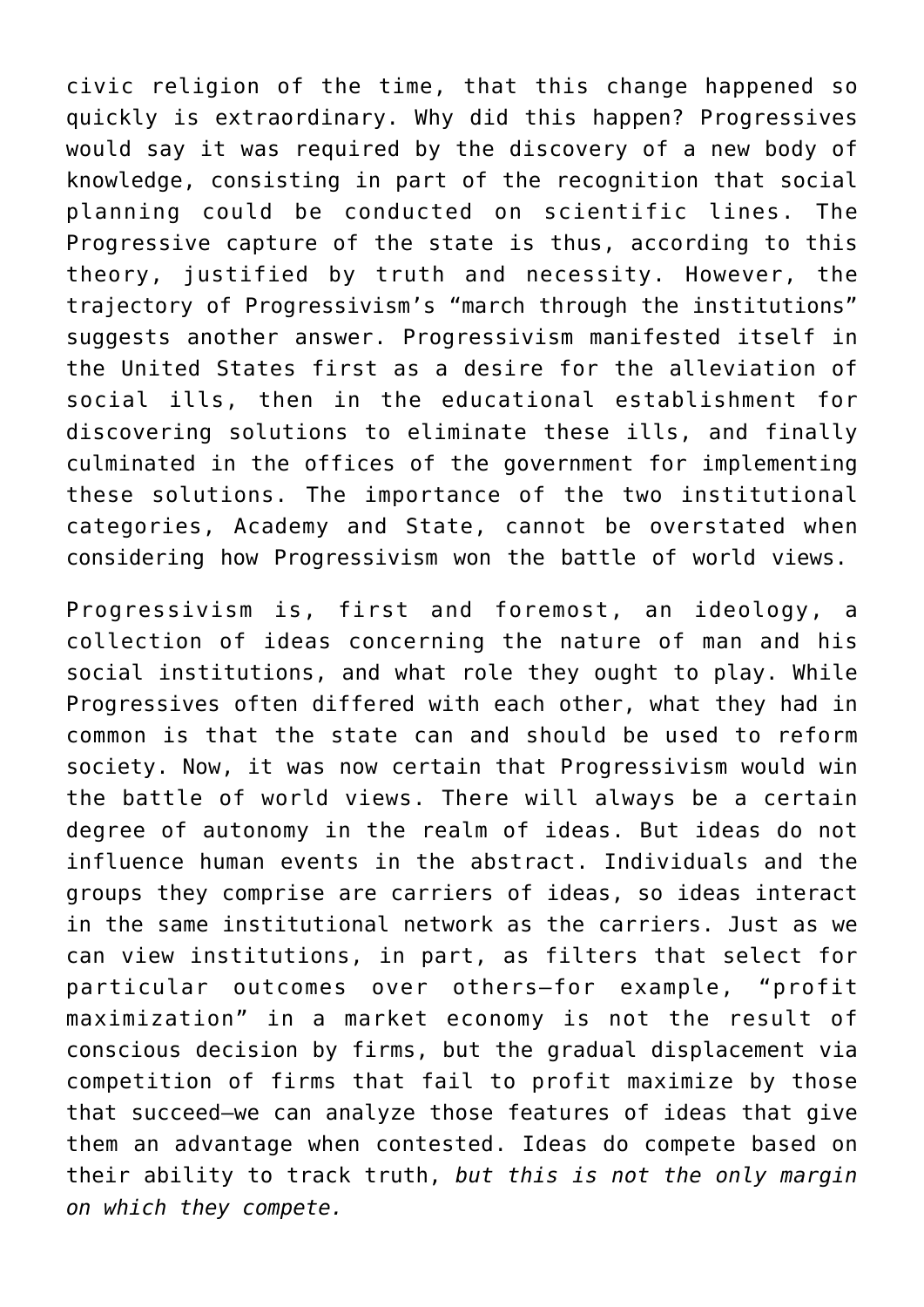It is plausible, whatever the truth of Progressives' various claims, that Progressivism also outcompetes other claims these other margins. Almost by definition, Progressivism promises power, wealth, and prestige to its adherents. This gives it a competitive edge when compared with traditionalist conservatism or classical liberalism which disperse these goods in much smaller quantities. For example, applied Progressivism can result in high-status appointments to important offices within Academy, State, or both. Furthermore, creating and staffing these positions, ostensibly in the service of larger social goals, is directly implied by Progressive ideas for implementing reform. Traditionalist conservatism and classical liberalism, almost always hostile to the bureaucratic-administrative state and skeptical of academic theories of social control, cannot promise similar rewards to their proponents.

This abstract rewards process is made concrete when operationalized within real-world universities and governments. Academic theoreticians think up new plans of social control and call for their implementation. Agents of the state draw upon the prestige of the university in affirming and implementing these plans, while also funding future academic efforts. The theoreticians then draw upon the prestige of the state, using its funds and influence to continue the cycle. The political theorist Bertrand de Jouvenel showed how individuals could use positions within respected social institutions to further their own goals, drawing down the "reputational capital" of such institutions to subvert their original purpose, eventually reconstituting them. This process is so important to social dynamics that scholars as diverse as Carroll Quigley and Mancur Olson made the process a central part of their analysis of the rise and fall of civilizations.

This cycle is only stable if it can secure the resources necessary to propagate it. The key is the state's ability to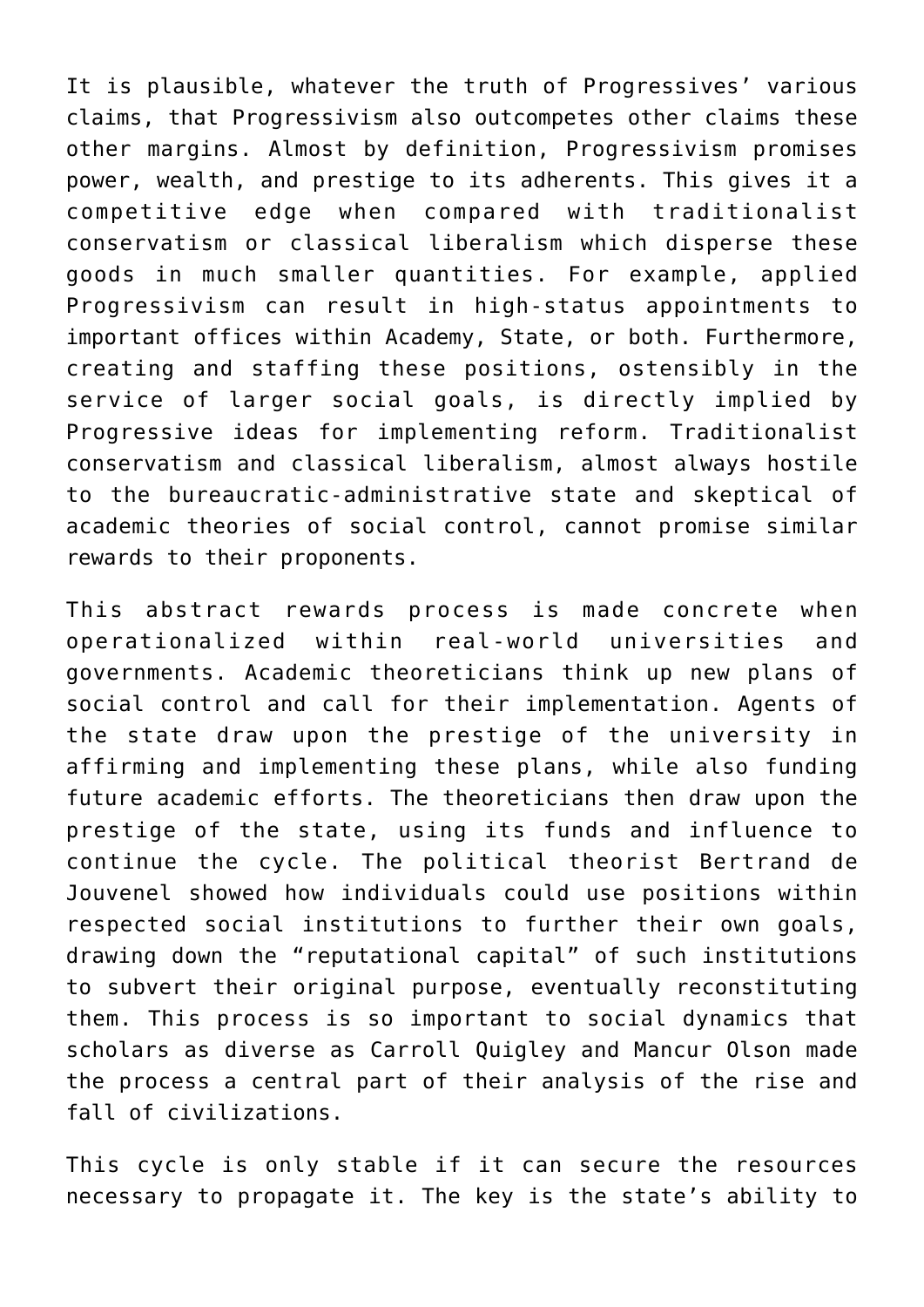raise funds through non-voluntary means. Thus the state is not subject to the familiar competitive pressures that govern voluntary associations. The Academy-State cycle, symbiotic for Progressives and parasitic for others, can continue despite hostility from the populace and without regard for the truth value of its doctrines.

Progressivism is thus a *spontaneous order*. It is the "result of human action, but not of human design." The various policy studies and bureaucratic plans are the result of such intentions, but the overall social structure supporting them is not. Like all spontaneous orders, it is an emergent outcome of particular rules that come from the institutions governing the process. Progressivism simply wouldn't be Progressivism without mutual Academy-State reinforcement. That this is not just a historical concern is evident from observing Academy and State today. University Departments of political science, public policy, and economics create more schemes for social control than ever, and government bureaus continue to expand in size and scope.

There are several conclusions of this narrative. None are reassuring for those who dislike Progressivism. The first, and most obvious, is that this process is extremely unlikely to be reversed from inside universities or bureaucracies. The mutual reinforcement is too well entrenched. Second, bypassing the Academy arm and targeting the State arm directly through grassroots democratic action is also probably ineffective. The bureaucratic-administrative state is more or less autonomous at this point. Even the Reagan Revolution, the closest America has come to a referendum on the New Deal order, produced minimal lasting changes to the government. Public enchantment with constitutionalism and federalism is today nowhere near where it was in the 1980s, which means the prospects for the People to short the circuit are negligible.

In closing, as I said previously, none of the above depends on whether the ideas inherent to, or that result from,